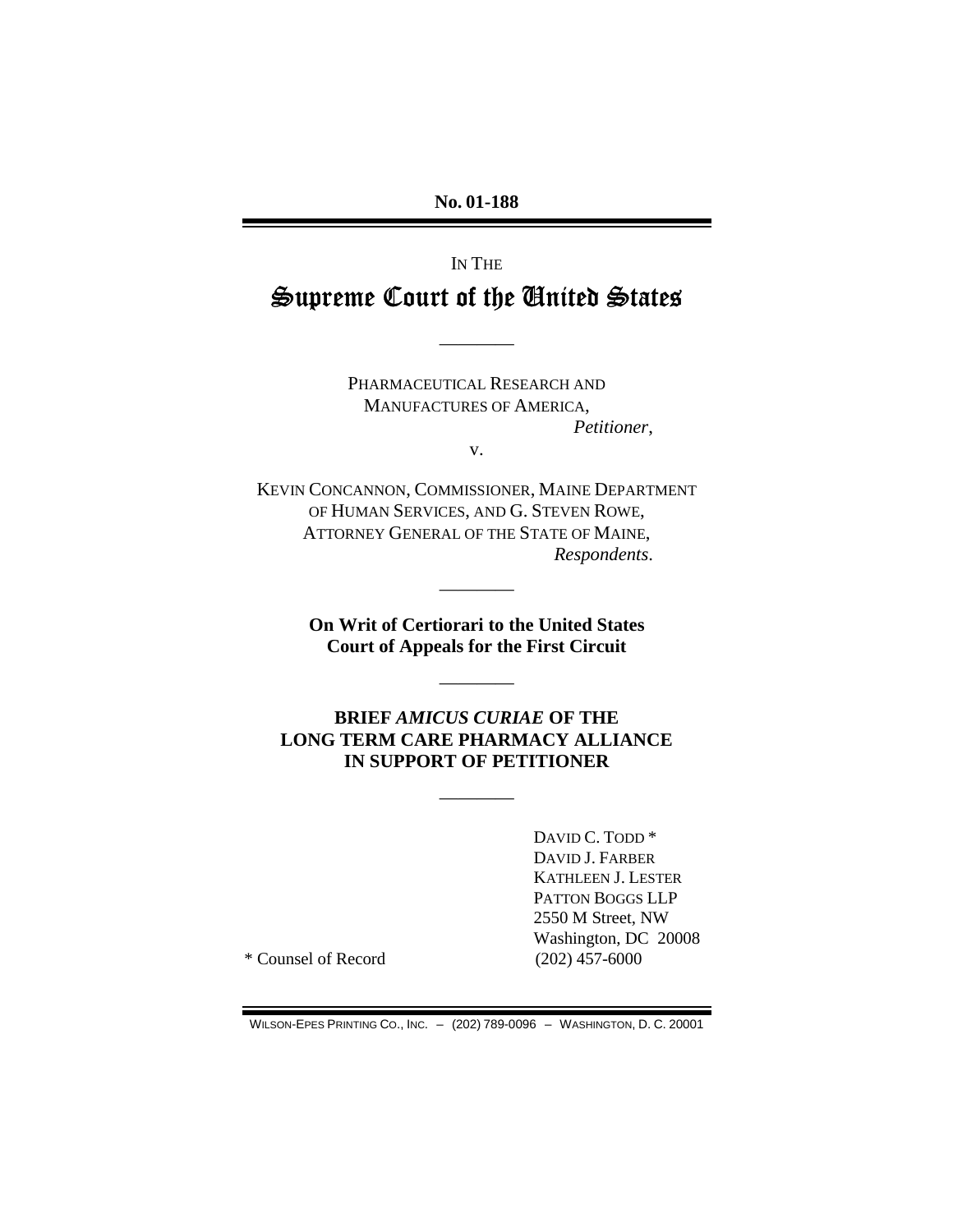# **QUESTION PRESENTED**

1. Whether the federal Medicaid statute, 42 U.S.C. § 1396 *et seq.*, allows a state to use authority under that statute to compel drug manufacturers to subsidize price discounts for non-Medicaid populations?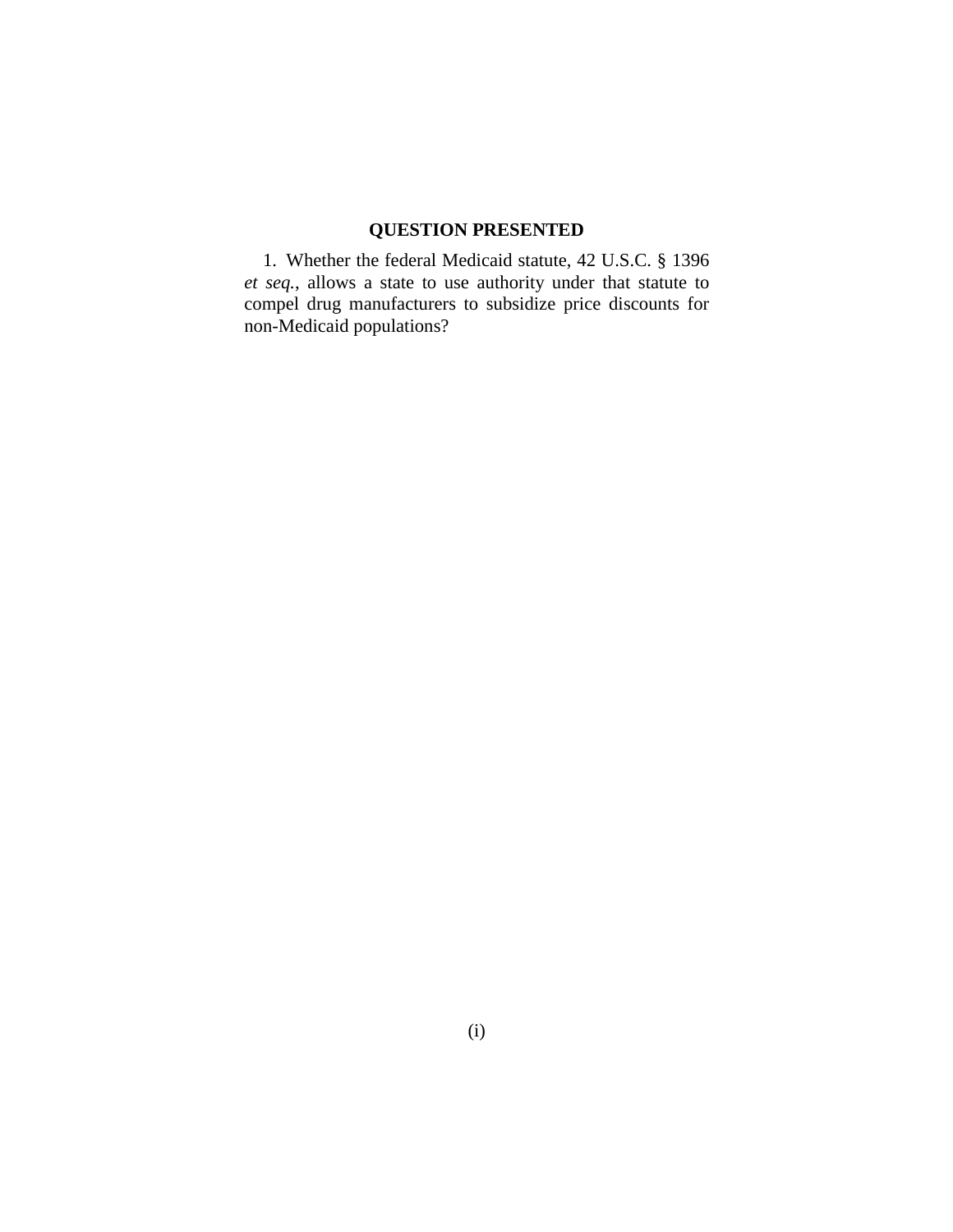#### **CORPORATE DISCLOSURE STATEMENT**

The Long Term Care Pharmacy Alliance (LTCPA) is a limited liability corporation representing five national longterm care pharmacy companies—Omnicare, Inc., PharMerica, Inc., NeighborCare, Inc., Kindred Pharmacy Services, Inc. and NCS Healthcare, Inc. LTCPA has neither a parent nor stockholders.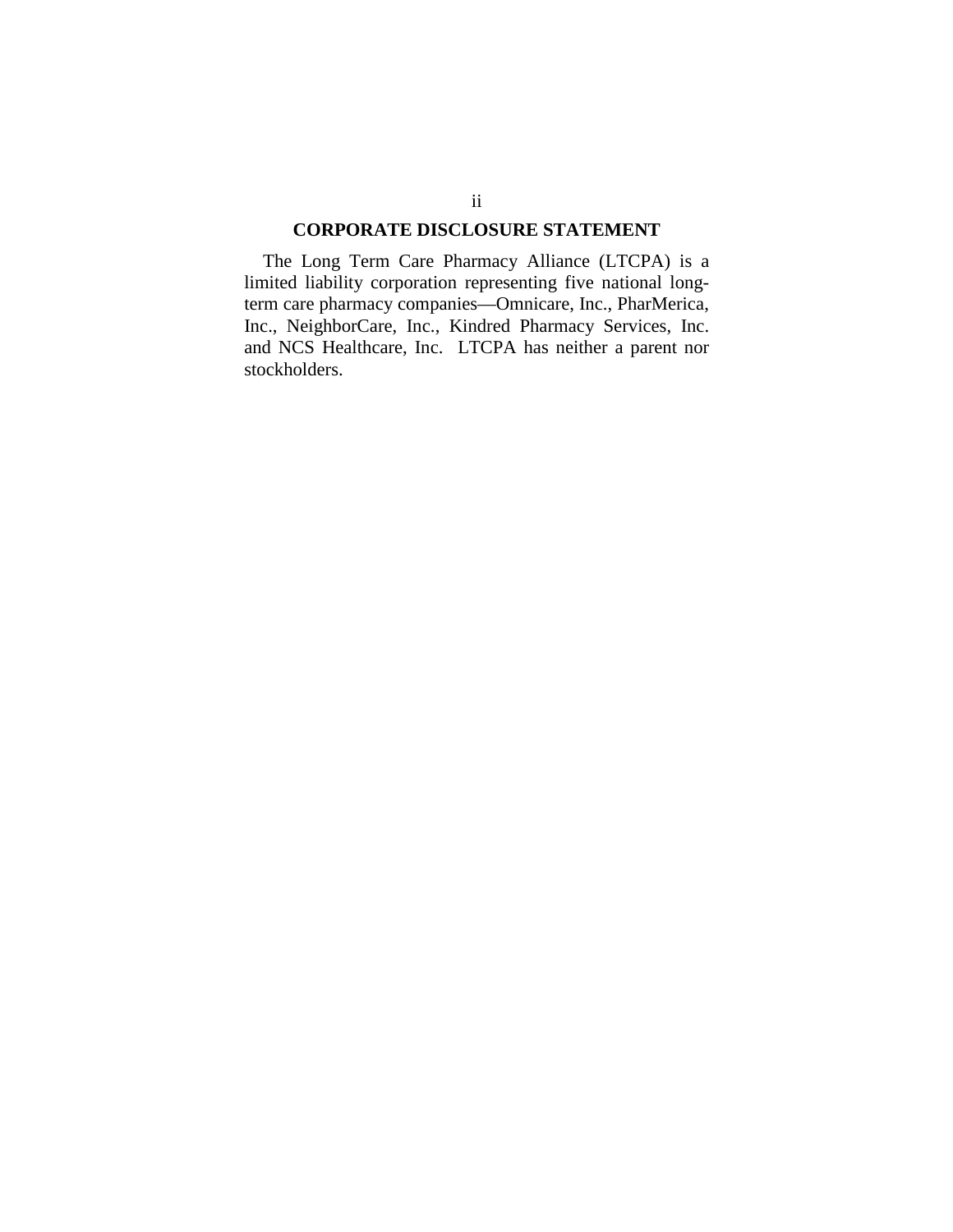# TABLE OF CONTENTS

|                                                                                                                                                  | Page           |
|--------------------------------------------------------------------------------------------------------------------------------------------------|----------------|
|                                                                                                                                                  | $\mathbf{i}$   |
| CORPORATE DISCLOSURE STATEMENT                                                                                                                   | $\mathbf{ii}$  |
|                                                                                                                                                  | iv             |
|                                                                                                                                                  | 1              |
|                                                                                                                                                  | $\overline{2}$ |
|                                                                                                                                                  | $\overline{4}$ |
| THE MAINE RX PROGRAM CONFLICTS<br>$\mathbf{L}$<br>WITH FEDERAL LAW BECAUSE IT WILL<br>HARM THE FRAIL AND ELDERLY<br>WHOM MEDICAID WAS CREATED TO | 4              |
| THE MAINE RX PROGRAM CONTRA-<br>$\Pi$ .<br>DICTS MEDICAID'S GOAL OF BENE-<br>FITING A TARGETED POPULATION                                        | 9              |
| III.<br>THE MAINE RX PROGRAM ALSO<br>CONFLICTS WITH MEDICAID'S EQUAL                                                                             | 10             |
| THE MAINE RX PROGRAM VIOLATES<br>IV.<br>CONGRESS'S INTENT IN PERMITTING                                                                          | 11             |
|                                                                                                                                                  | 12             |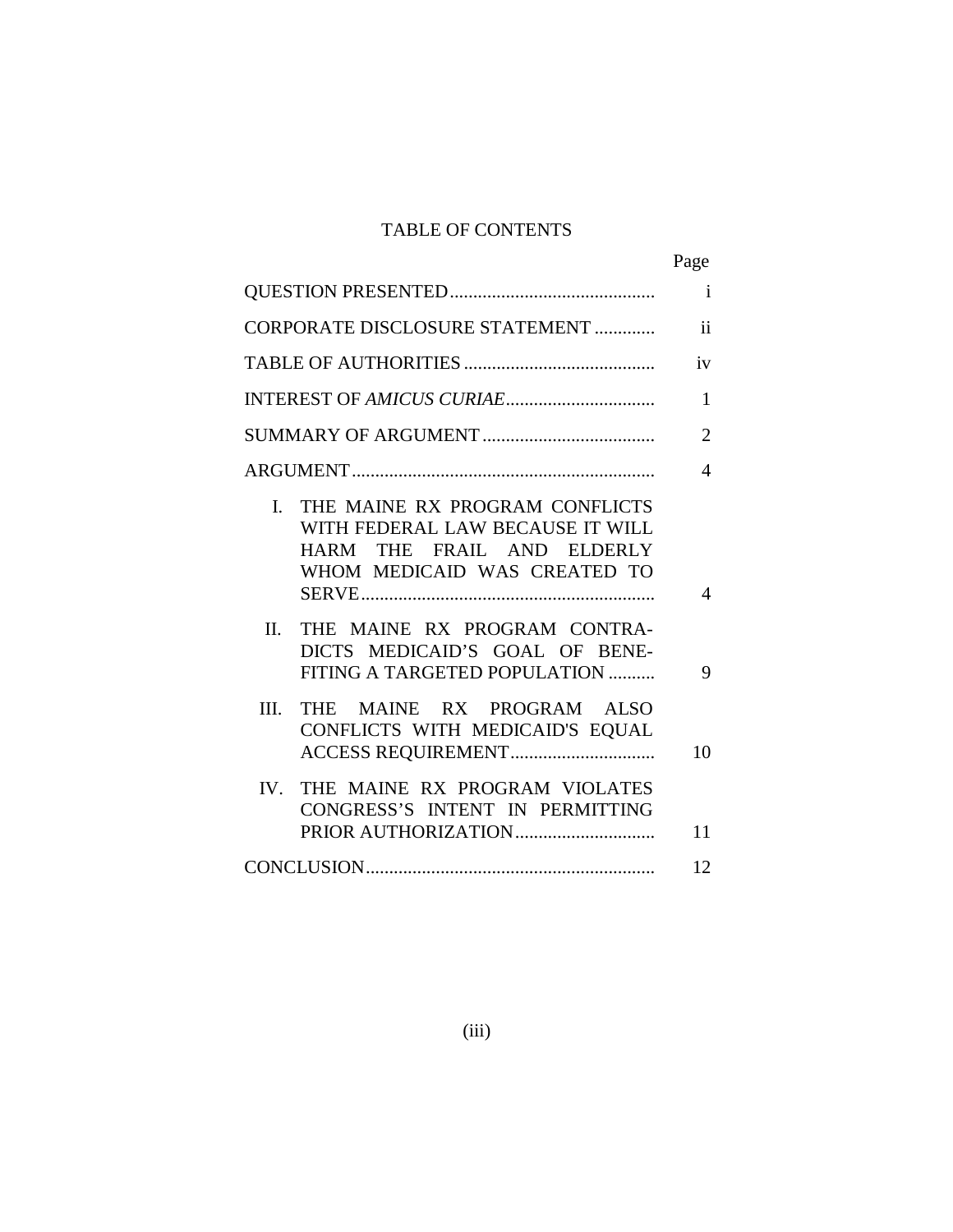# TABLE OF AUTHORITIES

| <b>FEDERAL CASES</b>                            | Page           |
|-------------------------------------------------|----------------|
| Arkansas Med. Soc'y v. Reynolds, 6 F.3d 519     |                |
|                                                 | 10             |
| Barnhill v. Johnson, 503 U.S. 393 (1992)        | 11             |
| Gade v. Nat'l Solid Wastes Mgmt. Ass'n, 505     |                |
|                                                 | 4              |
| Hines v. Davidowitz, 312 U.S. 52 (1941)         | $\overline{4}$ |
| Methodist Hosp. v. Sullivan, 91 F.3d 1026 (7th  |                |
|                                                 | 10             |
| Orthopaedic Hosp. v. Belshe, 103 F.3d 1491 (9th |                |
|                                                 | 10             |
| Pharmaceutical Research & Manuf. of America     |                |
| v. Concannon, 249 F.3d 66 (1st Cir. 2001)       | 11             |
| Pharmaceutical Research & Manuf. of America     |                |
| v. Meadows, --- F.3d ---, 2002 WL 31000006      |                |
|                                                 | 11             |
| <b>STATE CASES</b>                              |                |
| Ohio Hosp. Ass'n v. Ohio Dept. of Human Servs., |                |
|                                                 | 10             |
|                                                 |                |
| FEDERAL STATUTES, REGULATIONS, AND              |                |
| <b>LEGISLATIVE HISTORY</b>                      |                |
|                                                 | $\overline{4}$ |
|                                                 | $\overline{4}$ |
|                                                 | 5              |
|                                                 |                |
|                                                 | 11             |
| H.R. Rep. No. 881, 101st Cong., 2d Sess. 98     |                |
|                                                 | 11             |
| <b>STATE STATUTES</b>                           |                |
|                                                 | 9              |
|                                                 | 10             |
| Me. Rev. Stat. Ann. tit. 22, § 2681(2)(F)       | 9              |
| Me. Rev. Stat. Ann. tit. 22, § 2681(7)          | 9              |
|                                                 |                |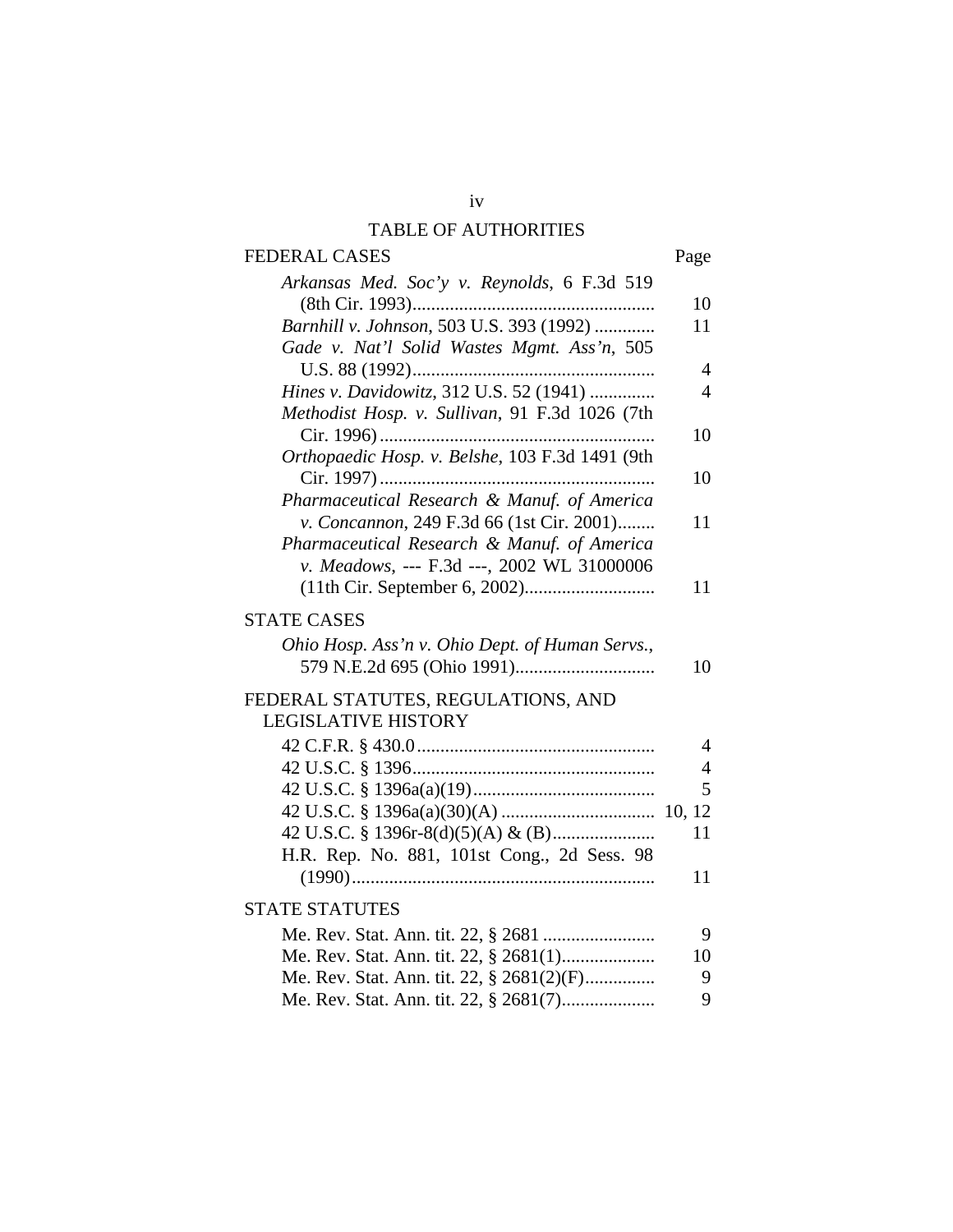# TABLE OF AUTHORITIES—Continued

# OTHER AUTHORITIES Page

| Roberto Bernabei et al., Characteristics of the<br>SAGE Database: A New Resource for Re- |      |
|------------------------------------------------------------------------------------------|------|
| search on Outcomes in Long-term Care, 54 J.                                              |      |
| Gerontology: Med. Sci. M25 (1999)                                                        | 7    |
| Thomas Bodenheimer, Long Term Care for                                                   |      |
| Elderly People, The On-Lok Model, 341 New                                                |      |
|                                                                                          |      |
| J. Lyle Bootman et al., The Health Care Cost of                                          |      |
| Drug-Related Morbidity and Mortality in                                                  |      |
| Nursing Facilities, 157 Archives of Internal                                             |      |
|                                                                                          | 7,8  |
| Brief for the United States as Amicus Curiae                                             | 10   |
| Henry G. Grabowski et al., The Effect of                                                 |      |
| Medicaid Formularies on the Availability of                                              |      |
| New Drugs, 1 (Supp. 1) PharmacoEconomics                                                 |      |
|                                                                                          | 5,6  |
| Art Haymes, Letters: Prior Authorization a                                               |      |
| Threat to Doctor-Patient Bond, 90 Wis. Med.                                              | 6    |
| Carl E. Hopkins et al., Cost-Sharing and Prior                                           |      |
| Authorization Effects on Medicaid Services in                                            |      |
| California: Part II: The Providers' Reactions,                                           |      |
|                                                                                          | 6    |
| The Lewin Group, SAMHSA Managed Care                                                     |      |
|                                                                                          | 5,6  |
| Mental Health Assoc. in Mich. & Mich.                                                    |      |
| Psychiatric Soc'y, A Survey of Community                                                 |      |
| Mental Health Services Programs Regarding                                                |      |
| Medications for Recipients Also Enrolled in                                              |      |
|                                                                                          | 5    |
| Mark Monane et al., Pharmacotherapy: Stra-                                               |      |
| tegies to Control Drug Costs in Managed                                                  |      |
|                                                                                          | 7, 8 |

v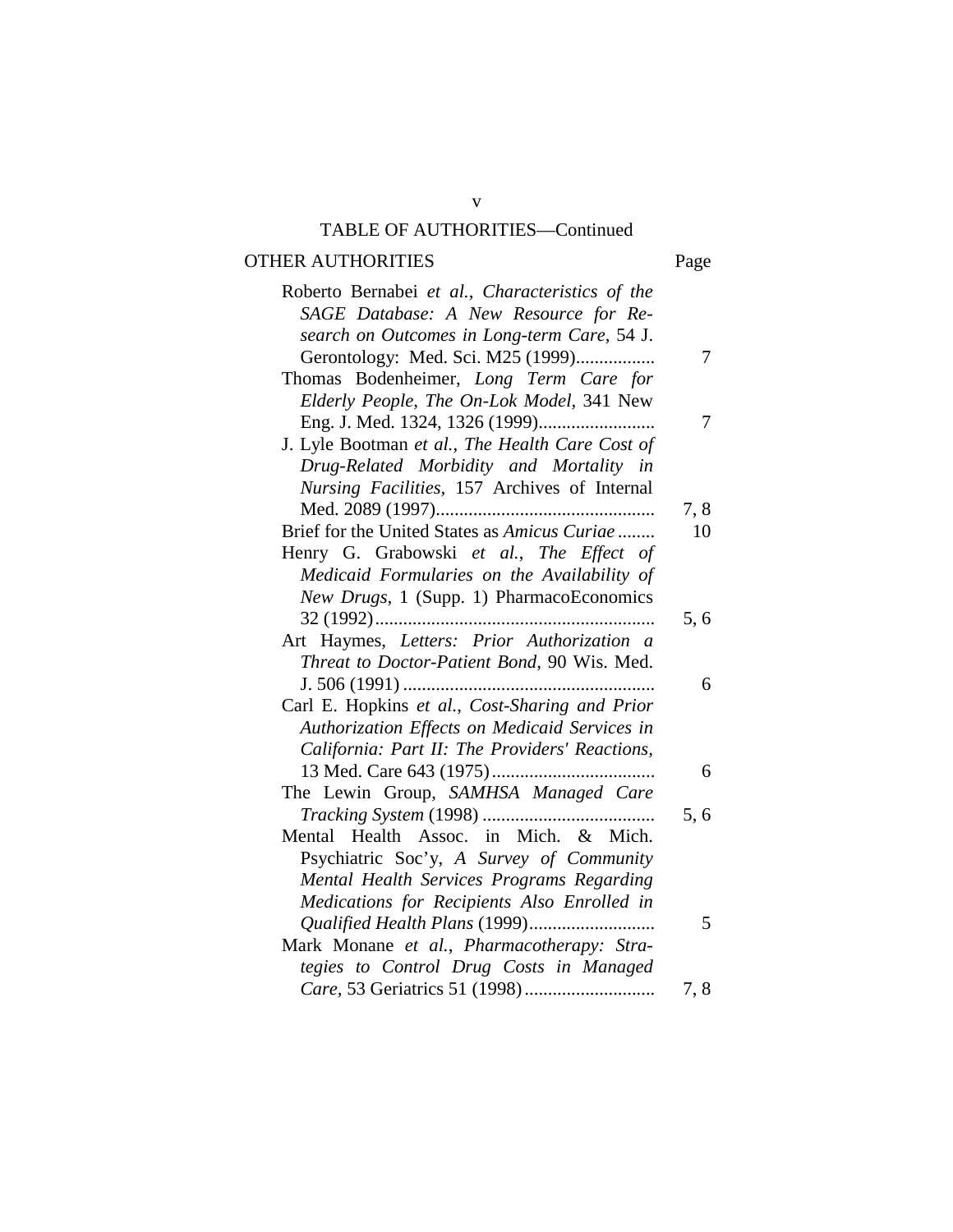# TABLE OF AUTHORITIES—Continued

|  | Page |
|--|------|
|  |      |

| National Mental Health Association, Penny-wise<br>& Pound-Foolish: Restricting Access to Psy-                                                        | 5      |
|------------------------------------------------------------------------------------------------------------------------------------------------------|--------|
| Neil J. MacKinnon & Ritu Kumar, <i>Prior</i><br>Authorization Programs: A Critical Review of<br>the Literature, 7 J. Managed Care Pharmacy           |        |
|                                                                                                                                                      | 5      |
| Mark Schiller, A Prescription for Medi-Cal,<br>Action Alert, Pacific Research Institute                                                              | 5      |
| Stephen B. Soumerai et al., A Critical Analysis of<br><b>Studies of State Drug Reimbursement Policies:</b><br>Research in Need of Discipline, 71 The |        |
| Stephen B. Soumerai et al., Effects of Medicaid<br>Drug-Payment Limits on Admission to Hos-<br>pitals and Nursing Homes, 325 New Eng. J.             | 5<br>6 |
| <b>COURT RULES</b>                                                                                                                                   |        |
| $C_{\text{max}}$ $C_1$ D $27/6$                                                                                                                      | 1.     |

vi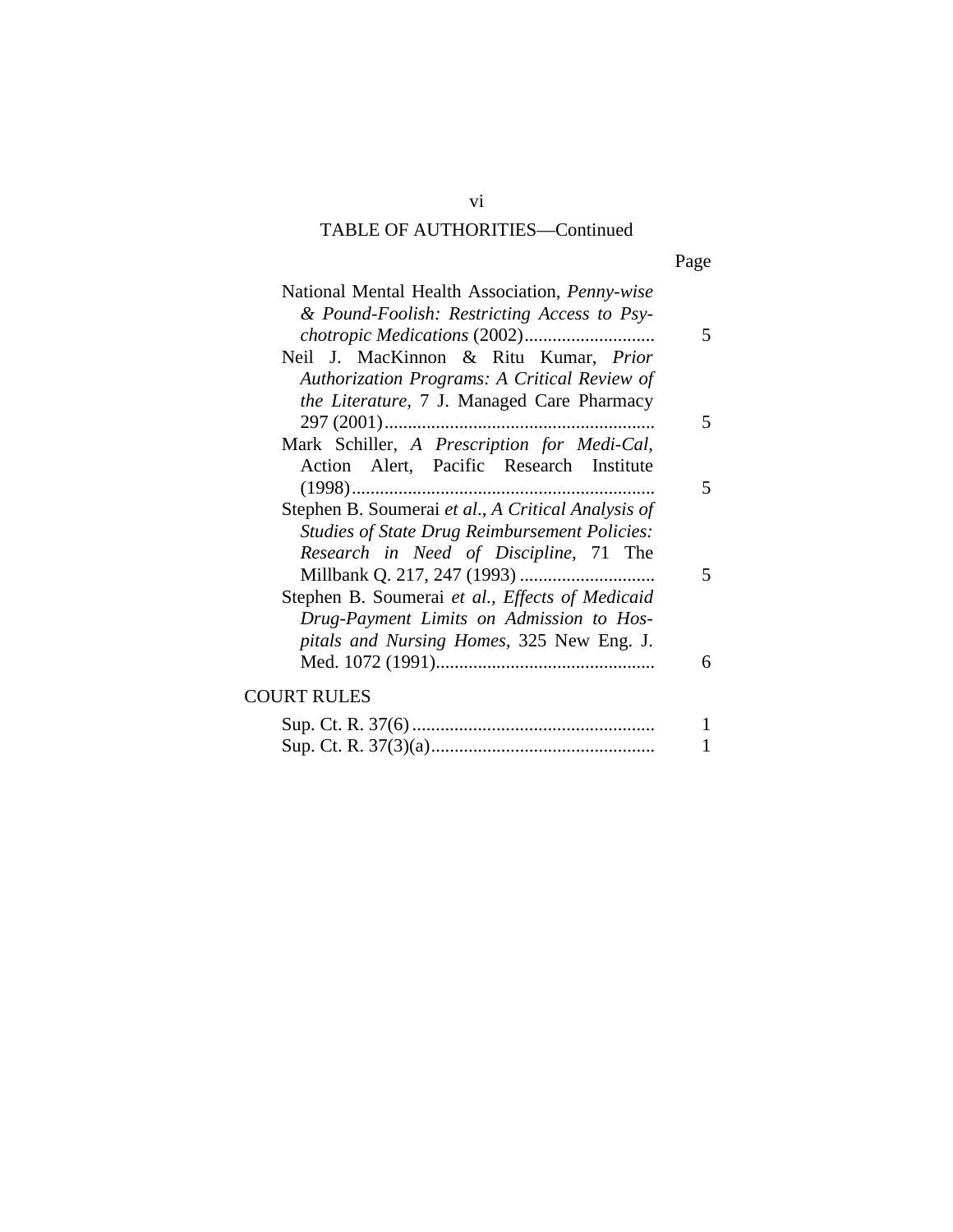#### IN THE

# Supreme Court of the Gnited States

# ———— No. 01-188 ————

PHARMACEUTICAL RESEARCH AND MANUFACTURES OF AMERICA, *Petitioner*,

v.

KEVIN CONCANNON, COMMISSIONER, MAINE DEPARTMENT OF HUMAN SERVICES, AND G. STEVEN ROWE, ATTORNEY GENERAL OF THE STATE OF MAINE, *Respondents*.

> **On Writ of Certiorari to the United States Court of Appeals for the First Circuit**

> > ————

————

#### **BRIEF** *AMICUS CURIAE* **OF THE LONG TERM CARE PHARMACY ALLIANCE IN SUPPORT OF PETITIONER**

## **INTEREST OF** *AMICUS CURIAE*<sup>1</sup>

**————** 

The Long Term Care Pharmacy Alliance (LTCPA) consists of five long-term care pharmacy companies that collectively dispense prescription drugs and provide consultant pharmacist services to more than 1.5 million patients. The patients served by LTCPA members include approximately two-thirds

<sup>&</sup>lt;sup>1</sup> Pursuant to Sup. Ct. R.  $37(3)(a)$ , the Parties have consented to the submission of this brief, and their letters of consent have been filed with the Clerk of this Court. Pursuant to Sup. Ct. R. 37(6), none of the parties or their counsel authored this brief in whole or in part. No person other than the LTCPA, its members, or its counsel made a monetary contribution to the preparation or submission of this brief.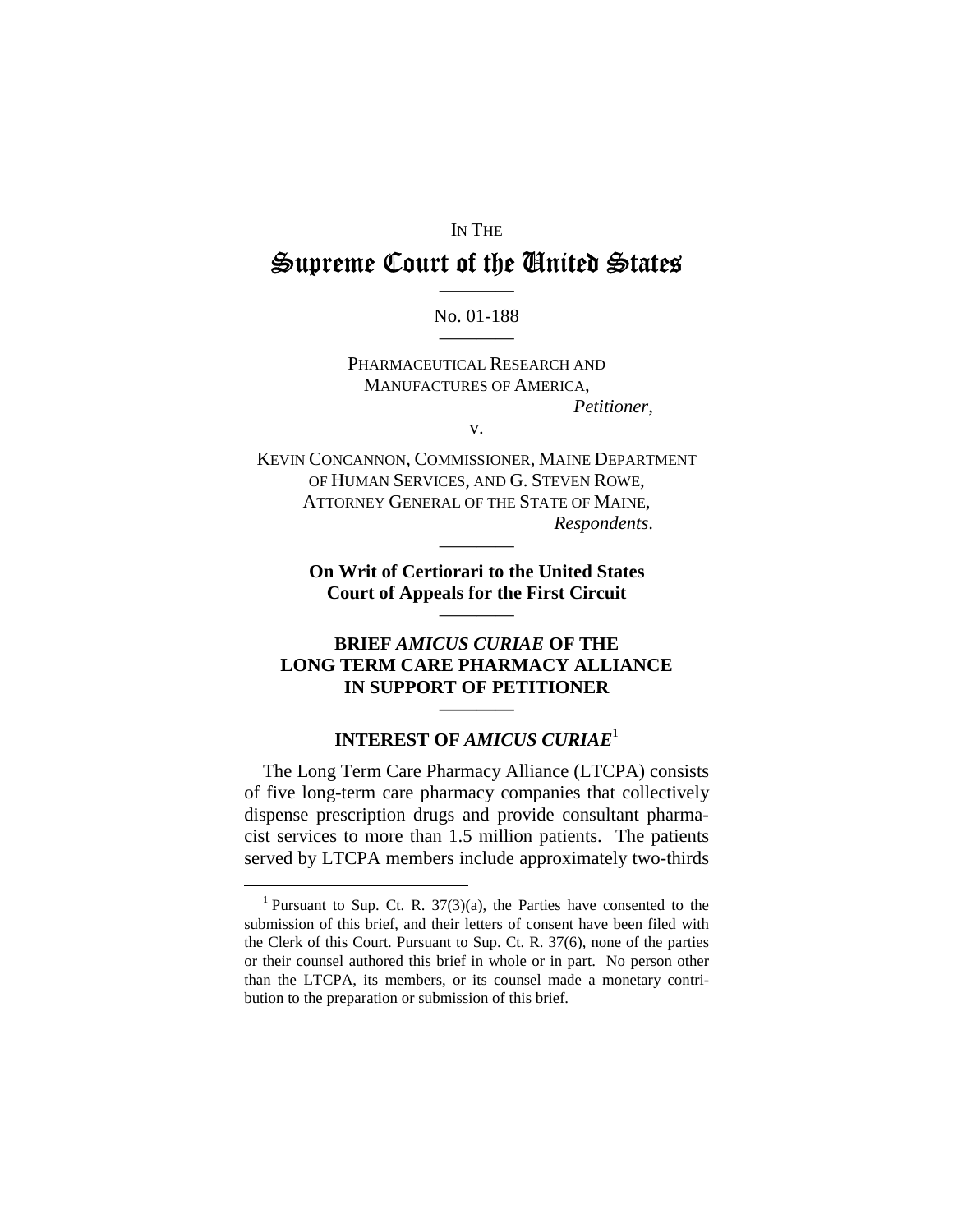of the nation's nursing home residents. The LTCPA members' pharmacies are very different than retail pharmacies; LTCPA members dispense drugs to nursing home residents and others in specialized "unit dose" packaging. As consultant pharmacists, they conduct patient drug regimen reviews, visit and consult with patients, and work with doctors to ensure that patients are prescribed optimal drug therapies. Because the majority of nursing home residents are Medicaid beneficiaries, LTCPA members are directly affected by restrictions placed on the dispensing of drugs under Medicaid programs such as those at issue here.

LTCPA members' ability to serve their Maine nursing home customers is directly and adversely affected by the Maine Rx Program. Subjecting Medicaid drugs to "prior authorization" to coerce drug manufacturers to participate in state rebate programs for the benefit of Maine residents will impede LTCPA members' ability to serve Maine Medicaid beneficiaries. The program also violates the letter, spirit, and Congressional intent of the Medicaid statute. The Court should scrutinize Maine's use of Medicaid's "prior authorization" provisions in terms of its impact on the quality of care provided to Medicaid beneficiaries.

## **SUMMARY OF ARGUMENT**

One of the questions before the Court is whether the Maine Rx Program's prior authorization requirement is inconsistent with the Medicaid statute, thereby requiring the preemption of the Maine law. The underlying facts are not in dispute: Maine, through its "Maine Rx Program," will require prescription drug manufacturers to submit to a "rebate agreement" which will, in turn, allow the State to fund the reduction of drug prices for all Maine residents. The drugs of any manufacturer failing to participate in the "rebate" program will be placed on the state Medicaid program's "prior authorization" list, requiring doctors and/or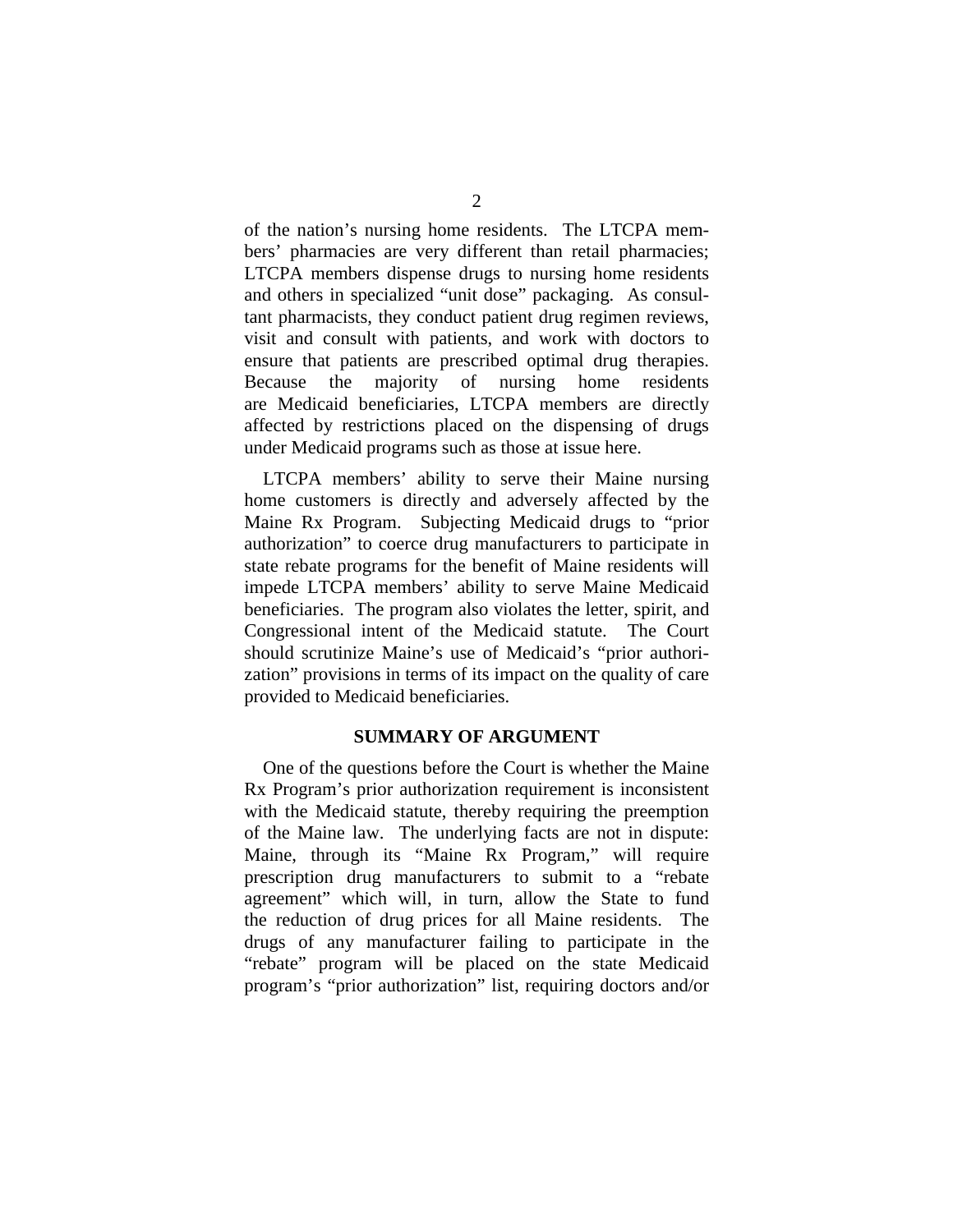pharmacists to obtain specific state approval each time the drug is dispensed to a Medicaid beneficiary. Maine's sole purpose is to reduce the State's costs in subsidizing Maine citizens' prescription drug purchases, without regard to the effects of the program on Medicaid beneficiaries.

*Amicus* contends that the Maine Rx Program and State's ability to impose prior authorization requirements for the benefit of non-Medicaid patients is inconsistent with the Medicaid statute's text and underlying purpose. Specifically, the Maine Rx Program violates the Supremacy Clause because it imposes an obstacle to Congress' purpose in enacting the Medicaid Act. Arbitrarily subjecting drugs to prior authorization as Maine proposes will harm nursing home patients, the majority of whom are Medicaid beneficiaries, thus contravening the very purpose of the Medicaid statute.

Nursing home residents today are among the nation's most elderly and frail. Residents often require significantly more drug therapy than non-institutional Medicaid beneficiaries. Under the Maine Rx Program, however, doctors and long term care pharmacists will not have access to the prescription drugs that residents need. Thus, the nursing home residents will bear the brunt of the Maine Rx Program's arbitrary and illegal misuse of the prior authorization mechanism. While Maine may choose to subsidize its citizen's prescription drug purchases, it may not do so at the expense of Medicaid beneficiaries. Maine's prior authorization program must be consistent with the goals and objectives of the Medicaid Act. *Amicus*, thus, urges the Court to reverse the Court of Appeals' decision and to find that the Medicaid Act preempts the Maine Rx Program under the Supremacy Clause.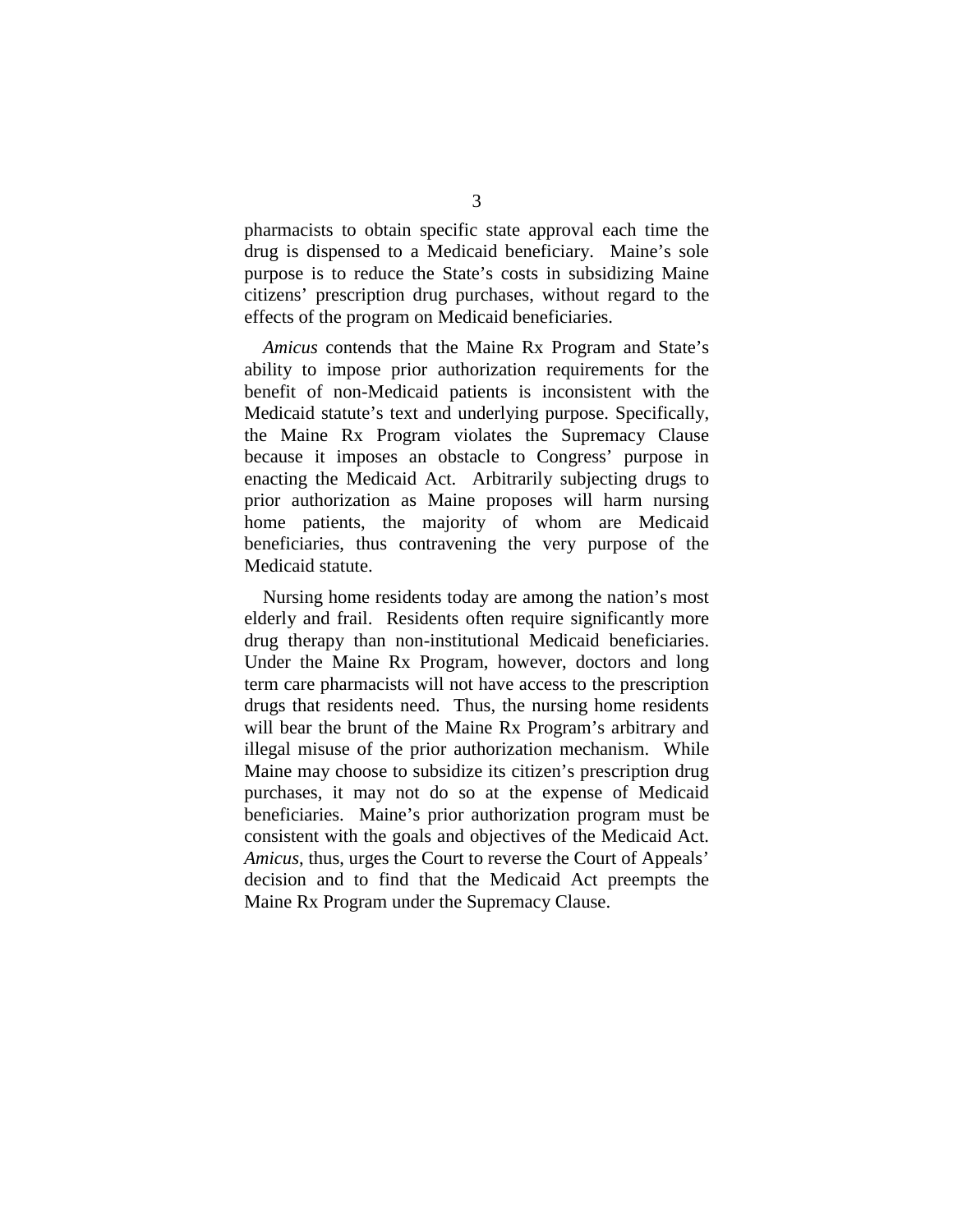#### **ARGUMENT**

The Maine Rx Program on its face violates the Supremacy Clause by establishing prior authorization requirements that impose "an obstacle to the accomplishment and execution of the full purposes and objectives of Congress" in the federal Medicaid Act. *See Gade v. National Solid Wastes Mgmt. Ass'n*, 505 U.S. 88, 98 (1992) (quoting *Hines v. Davidowitz*, 312 U.S. 52 (1941)). Specifically, the Maine Rx Program's prior authorization requirement conflicts with the purpose of the federal Medicaid Act to provide health care to needy Americans. The Medicaid Act allows prior authorization programs, but not if such programs harm beneficiaries. The Maine Rx Program cannot be implemented without undermining "the full purposes and objectives of Congress" expressed in the Medicaid Act and its legislative history. *See Hines*, 312 U.S. at 67. Therefore, the Maine Rx Program's prior authorization requirements should be invalidated.

## **I. THE MAINE RX PROGRAM CONFLICTS WITH FEDERAL LAW BECAUSE IT WILL HARM THE FRAIL AND ELDERLY WHOM MEDICAID WAS CREATED TO SERVE.**

In 1965, Congress enacted the federal Medicaid Act to allow States to provide "medical assistance on behalf of families with dependent children and of aged, blind, or disabled individuals, whose income and resources are insufficient to meet the costs of necessary medical services." 42 U.S.C.  $§$  1396.<sup>2</sup> Congress required participating states to

 $2$ <sup>2</sup> The Centers for Medicare and Medicaid Services ("CMS," formerly "HCFA"), which oversees the Medicaid program, clearly notes this purpose in its regulations: "Title XIX of the Social Security Act, enacted in 1965, authorizes Federal grants to States for medical assistance to lowincome persons who are age 65 or over, blind, disabled, or members of families with dependent children or qualified pregnant women or children." 42 C.F.R. § 430.0.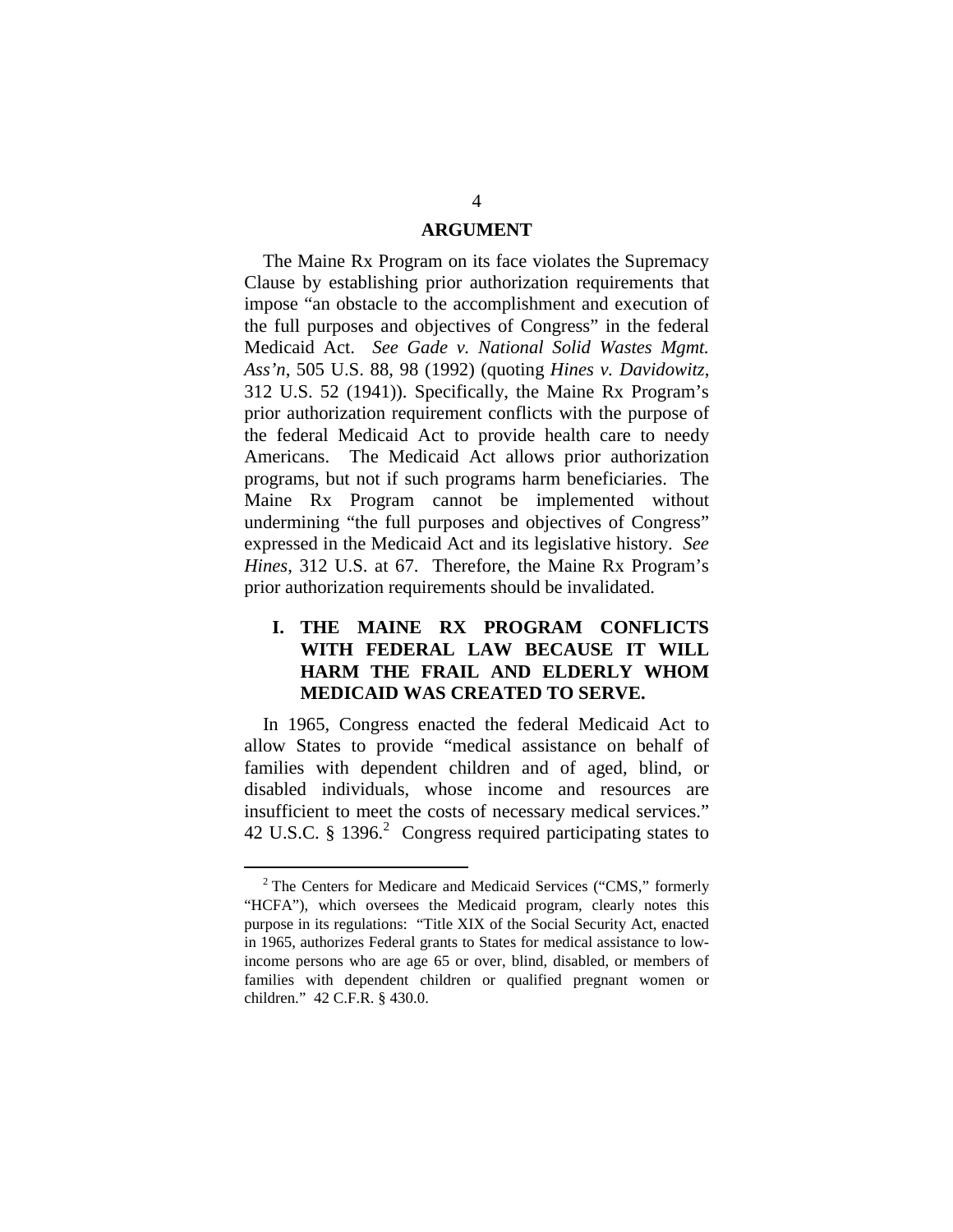"provide such safeguards as may be necessary to assure that eligibility for care and services under the plan will be determined, and such care and services will be provided, in a manner consistent with simplicity of administration and the best interests of the recipients." 42 U.S.C.  $\S$  1396a(a)(19). The Maine Rx program's prior authorization requirement, however, will harm, rather than serve, the "best interests" of Medicaid recipients.

Recent studies document the cause and effect relationship between restrictive cost-containment programs (*e.g.,* formularies, prior authorization) and reductions in patients' access to drugs. *See, e.g.,* Neil J. MacKinnon & Ritu Kumar, *Prior Authorization Programs: A Critical Review of the Literature,*  7 J. Managed Care Pharmacy 297 (2001) (noting physicians' belief that prior authorization programs prevent patients from timely obtaining needed medications); Mental Health Assoc. in Mich. & Mich. Psychiatric Soc'y, *A Survey of Community Mental Health Services Programs Regarding Medications for Recipients Also Enrolled in Qualified Health Plans* (1999) (documenting providers' problems with prior authorization programs); Mark Schiller, *A Prescription for Medi-Cal,*  Action Alert, Pacific Research Institute (1998) (concluding that the Medi-Cal drug treatment authorization request system prevents patients from obtaining "the most appropriate medications"); Stephen B. Soumerai *et al*., *A Critical Analysis of Studies of State Drug Reimbursement Policies: Research in Need of Discipline,* 71 The Millbank Q. 217, 247 (1993) (citing study demonstrating decline in use of drug without substitute due to prior authorization requirement).<sup>3</sup>

<sup>3</sup>  *See also* National Mental Health Association, *Penny-wise & Pound-Foolish: Restricting Access to Psychotropic Medications* (2002) (noting extensive paperwork associated with restricted medications can result in a loss of access of such medications to patients); The Lewin Group, *SAMHSA Managed Care Tracking System* 6 (1998) (finding mechanisms used to control access "may have negative consequences on consumer health status or overall behavioral health expenditures"); Henry G.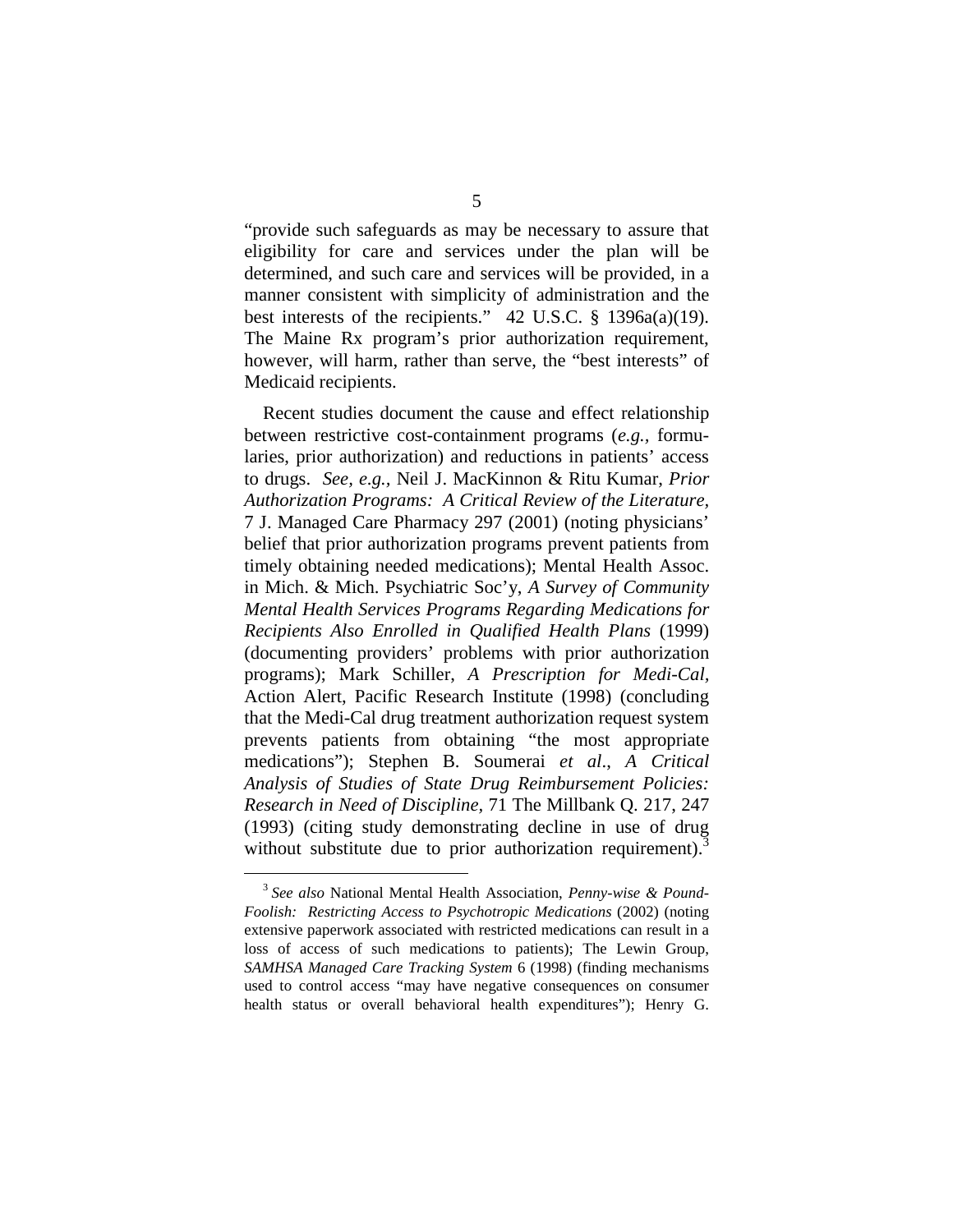Prior authorization requires prescribing doctors (and/or dispensing pharmacists) to obtain specific state permission before dispensing drugs that are subject to the program. This additional procedural hurdle, appearing to some to be seemingly minor, in reality significantly impedes doctors' willingness to prescribe certain drugs. The Lewin Group, *SAMHSA Managed Care Tracking System* 6 (1998) (noting that the administrative requirements are "unduly burdensome"); Carl E. Hopkins *et al.*, *Cost-Sharing and Prior Authorization Effects on Medicaid Services in California: Part II: The Providers' Reactions,* 13 Med. Care 643 (1975) (documenting providers' feelings of harassment and inference from prior authorization requirements); *see also* Art Haymes, *Letters: Prior Authorization a Threat to Doctor-Patient Bond,*  90 Wis. Med. J. 506 (1991) (explaining disruptiveness of prior authorization programs on provider-patient relationship). Given the proliferation of paperwork that medical professionals must endure under today's managed care programs, doctors will switch drugs rather than endure the burden of obtaining authorization for a particular drug and waiting twenty-four hours before obtaining permission to prescribe a necessary medication. The result will be that patients will not get their doctor's "first choice" drugs simply because the manufacturer at some earlier point decided not to pay Maine a supplemental rebate for non-Medicaid purposes.

The adverse effects of Maine's prior authorization program will be borne principally by Maine's nursing home Medicaid

Grabowski *et al.*, *The Effect of Medicaid Formularies on the Availability of New Drugs,* 1 (Supp. 1) PharmacoEconomics 32-40 (1992) (noting prior authorization creates strong incentives against prescribing drugs); Stephen B. Soumerai *et al., Effects of Medicaid Drug-Payment Limits on Admission to Hospitals and Nursing Homes,* 325 New Eng. J. Med. 1072 (1991) (documenting adverse impact of New Hampshire's costcontainment Medicaid requirement limiting the number of prescription drug reimbursements per month).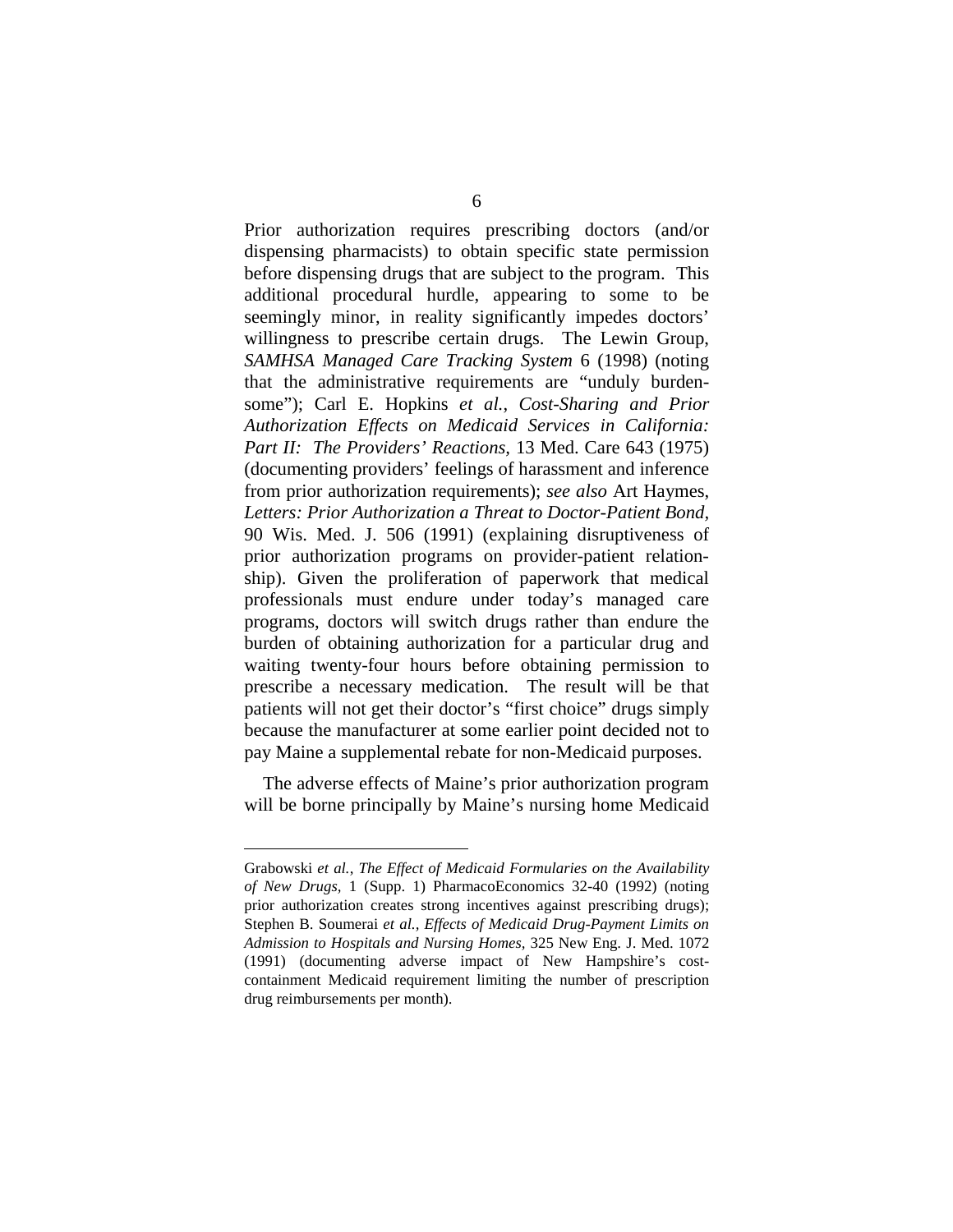beneficiaries to whom LTCPA members dispense drugs. The average nursing home patient is  $83.1$  years old<sup>4</sup> and requires six prescription medications (with forty-five percent requiring seven and twenty percent needing ten or more drugs). The numbers of prescriptions are not due to over-medication, but, rather, are necessary because of nursing home residents' poorer health as compared with that of ambulatory seniors living at home or in assisted living facilities.<sup>5</sup> Studies indicate that nursing home patients have multiple medical conditions, often accompanied by impaired or abnormal cognitive function.<sup>6</sup> These residents' serious medical conditions make unobstructed access to the appropriate medications critical. Mark Monane *et al.*, *Pharmacotherapy: Strategies to Control Drug Costs in Managed Care,* 53

5 J. Lyle Bootman *et al.*, *The Health Care Cost of Drug-Related Morbidity and Mortality in Nursing Facilities,* 157 Archives of Internal Med. 2089 (1997).

<sup>4</sup> Roberto Bernabei *et al., Characteristics of the SAGE Database: A New Resource for Research on Outcomes in Long-term Care*, 54 J. Gerontology: Med. Sci. M25 (1999). Sixty-six percent of those entering nursing homes are already on Medicaid, and those residents who are not eligible upon admission are very likely to become Medicaid eligible (through the process known as "spending down") within their first year of residing in a skilled nursing facility.

<sup>&</sup>lt;sup>6</sup> A recent HCFA-sponsored analysis suggests that nursing home patients have on average 7.8 medical conditions. *See* Thomas Bodenheimer, *Long Term Care for Elderly People, The On-Lok Model,* 341 New Eng. J. Med. 1324, 1326 (1999) (analyzing 1995 data indicating average patient was eighty years old, has 7.8 medical conditions, and had impairments impeding performance of two to three activities of daily living). In addition, changes in bodily function capacity mean that the elderly process prescriptions different than younger patients. As a result, the elderly require specific geriatric formularies. *See* Mark Monane *et al.*, *Pharmacotherapy: Strategies to Control Drug Costs in Managed Care,* 53 Geriatrics 51 (1998). Understanding the specifics of geriatric care and ensuring that the right drugs are available to be dispensed are critical to providing appropriate treatment and avoiding inappropriate medication interaction.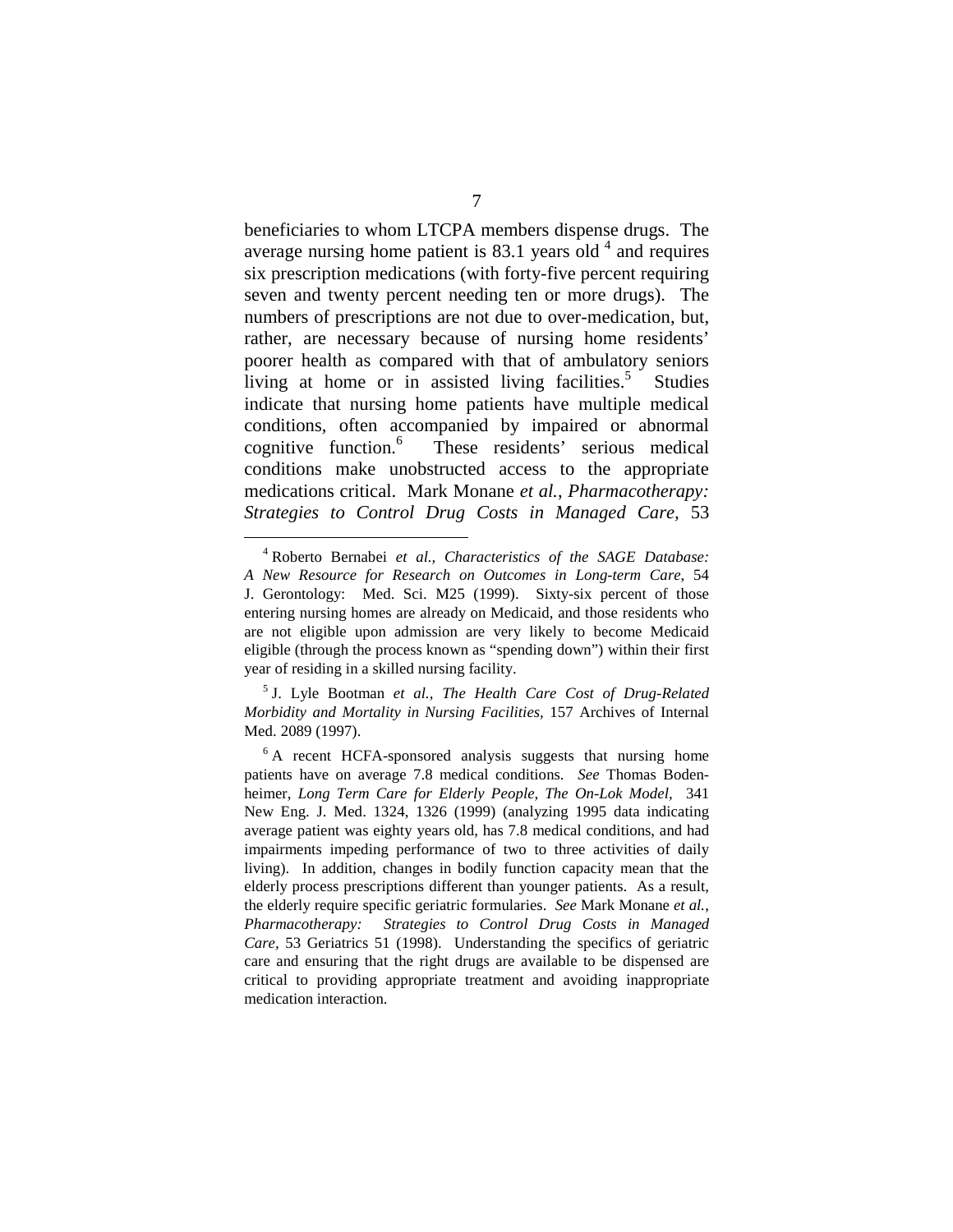Geriatrics 51 (1998) (finding that cost-containment strategies must be adopted with care because many elderly patients have multiple diseases that require physicians to maximize the appropriate use of drugs, while avoiding duplicative or interacting medications). The advanced medicines now available permit significant improvements in quality of life to long term care residents who previously had little hope of recuperation from serious illnesses.

The Maine Rx Program's prior authorization requirement, however, will have the practical effect of preventing long term care pharmacies from dispensing the necessary drugs to nursing home residents. Pharmacies forced to dispense a second choice drug will find it difficult, if not impossible in certain instances to find a medication that treats the patient effectively, avoids dangerous side effects, and does not interact inappropriately with a patient's other medications.<sup>7</sup> No matter how noble Maine's motivation in enacting the Maine Rx Program might be, imposing prior authorization on the drugs of certain manufacturers for reasons unrelated to treatment will harm the interests of Maine Medicaid patients in violation of statute and Congress's purposes and objectives in enacting the Medicaid program.

In sum, subjecting drugs to prior authorization only because the manufacturer is unwilling to engage in a separate

 $7$  Avoiding inappropriate drug interactions and medication errors is particularly important for nursing home residents. *See* Bootman, *supra*, at 2089 (positively correlating number of prescriptions and increased risk of medication errors and estimating that every dollar spent on prescription drugs generates an additional cost of \$ 1.33 in health care costs associated with medication errors). Dr. Bootman was able to estimate that consultant pharmacist intervention saved the health care system \$3.6 billion (in 1997 dollars) by avoiding drug related problems. Maine's prior authorization scheme, however, will hinder consultant pharmacists' ability to prevent medication errors through drug substitution, which ironically will lead to greater, rather than lower, Maine health care costs.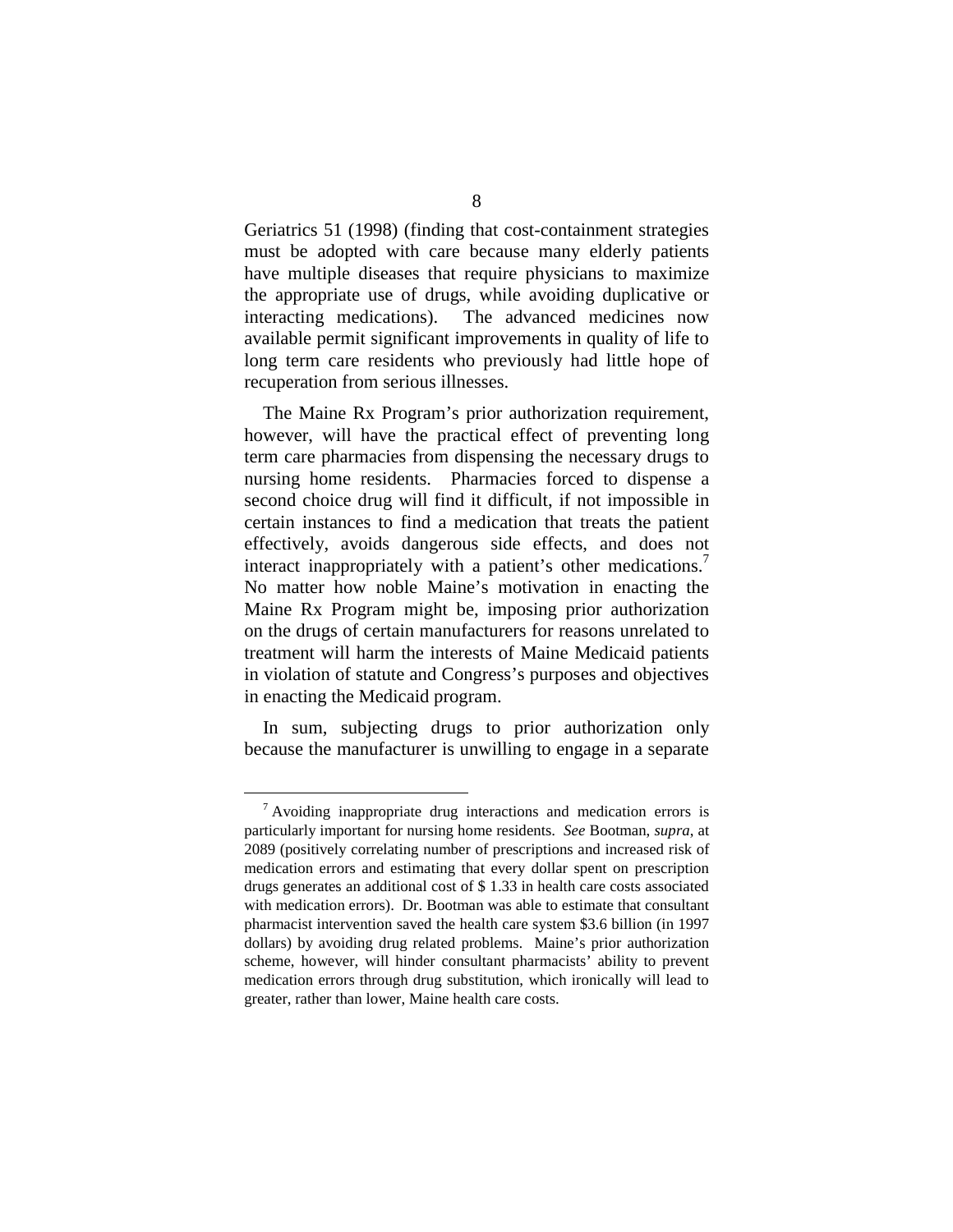state rebate program for non-Medicaid patients is not in the best interests of Medicaid nursing home residents. The realworld effect will be to limit access to drugs based upon financial concerns for non-Medicaid patients, rather than based upon the medical and health requirements of Medicaid patients.<sup>8</sup> Ultimately, the Maine Rx Program will have the unintended consequence of preventing LTCPA members from dispensing those medically necessary drugs to the patients who need them most—nursing home Medicaid beneficiaries.

#### **II. THE MAINE RX PROGRAM CONTRADICTS MEDICAID'S GOAL OF BENEFITING A TAR-GETED POPULATION.**

The Maine Rx Program's misuse of Medicaid's prior authorization program also is inconsistent with the Medicaid Act as a whole. Medicaid is intended to serve needy individuals, not *all* individuals. In contrast, the Maine Rx Program targets *all* individuals within Maine purchasing prescription drugs—both rich and poor. *See* Me. Rev. Stat. Ann. tit. 22, §2681. The Maine legislature enacted the Maine Rx Program "to make prescription drugs more affordable for qualified<sup>9</sup> Maine residents, thereby increasing the overall

<sup>&</sup>lt;sup>8</sup> Maine has argued below that the provision is not inconsistent because it authorizes the use of prior authorizations only "as permitted by law." Me. Rev. Stat. Ann. tit. 22, § 2681(7). However, for Maine's statutory provision to have some meaning, as it must, at least some drugs will be subject to prior authorization on the basis of manufacturer identity, rather than medical necessity. What Maine ignores is the reality that different drugs have different effects on different people and that it is the doctor's prescription, in conjunction with the consultant pharmacist's review and consultation, that the law dictates must guide the dispensing of drugs to Medicaid beneficiaries.

<sup>&</sup>lt;sup>9</sup> A "qualified resident" is "a resident of the State who has obtained from the department a Maine Rx enrollment card." Me. Rev. Stat. Ann. tit. 22, § 2681(2)(F) (footnote added).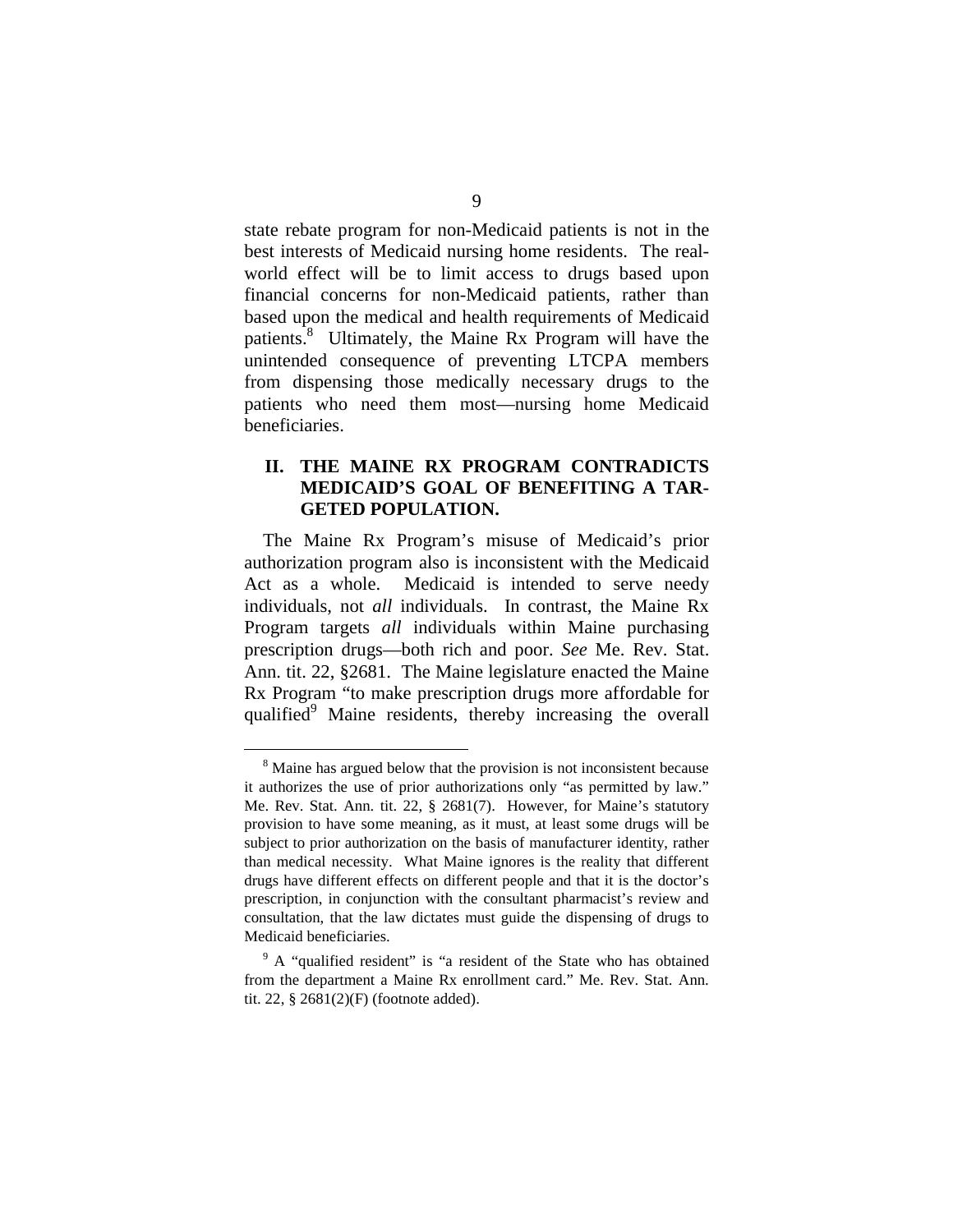health of Maine residents, promoting healthy communities and protecting the public health and welfare." *Id.* at § 2681(1). While perhaps serving an important state purpose, this law, as the Solicitor General has noted, has "no Medicaid purpose [that] appears to be served by a state program focusing on that population." Brief for the United States as *Amicus Curiae* at 13.

The Maine statute's conflict with the Medicaid Act's purpose creates an obstacle to achieving the federal goal of providing health care to needy individuals. By adopting programs that benefit non-Medicaid beneficiaries, Maine has diverted valuable resources that inevitably will harm the population Medicaid is intended to protect.

#### **III. THE MAINE RX PROGRAM ALSO CON-FLICTS WITH MEDICAID'S EQUAL ACCESS REQUIREMENT.**

The Maine Rx Program's prior authorization provision also conflicts with 42 U.S.C.  $\S$  1396a(a)(30)(A), the Medicaid Act's equal access provision. That provision requires that Maine's Medicaid program be implemented to "assure that payments are consistent with efficiency, economy, and quality of care and are sufficient to enlist enough providers so that care and services are available under the plan at least to the extent that such care and services are available to the general population in the geographic area." Federal courts analyzing the requirement have concluded that under this provision "budgetary considerations cannot be the conclusive factor in decisions regarding Medicaid." *Arkansas Med. Soc'y v. Reynolds*, 6 F.3d 519, 531 (8th Cir. 1993); *see also Orthopaedic Hosp. v. Belshe*, 103 F.3d 1491, 1500 n.3 (9th Cir. 1997) (rejecting Medicaid changes made "for purely budgetary reasons"); *Ohio Hosp. Ass'n v. Ohio Dep't of Human Servs.*, 579 N.E.2d 695, 698 (Ohio 1991) (same); *cf. Methodist Hosps. v. Sullivan*, 91 F.3d 1026, 1030 (7th Cir.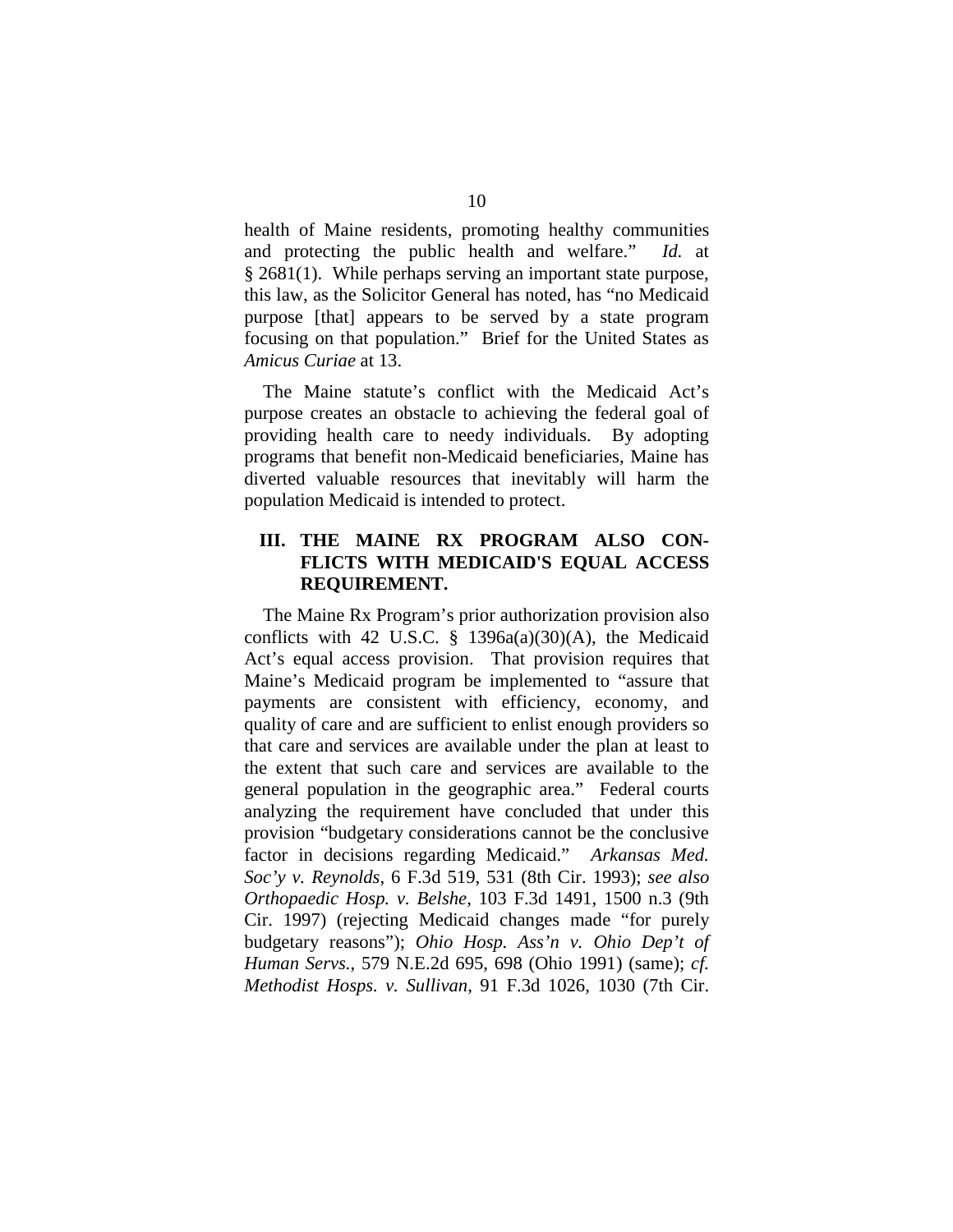1996). Yet, the Maine Rx Program modifies the Medicaid requirements for precisely such budgetary reasons.

The inevitable result of the Maine statute is to create a conflict with the federal Medicaid Act's mandate to provide efficient, economical and a high level of health care to needy individuals. Maine Medicaid participants will be denied the access to drugs enjoyed by the general population, because doctors will avoid prescribing drugs on the prior authorization list. Hijacking the prior authorization process in the name of lowering the costs of prescription drugs for other Maine residents violates both the Medicaid statute's purpose and text.

## **IV. THE MAINE RX PROGRAM VIOLATES CONGRESS'S INTENT IN PERMITTING PRIOR AUTHORIZATION.**

The Maine Rx Program's prior authorization provisions also conflict with the conditions under which Congress created prior authorization. The Medicaid Act permits prior authorization only if the state also provides: (1) a response to authorization requests within twenty-four hours; and (2) the dispensing of a seventy-two-hour supply of the covered drug in emergency situations.  $42 \text{ U.S.C.}$  §  $1396 \text{r} \text{-} 8 \text{ (d)}(5)$ (A)  $\&$  (B). Although the relevant statutory provisions do not explicitly speak to *when* states may use prior authorization,  $10$ Congress's intent is expressed in the Conference Report

<sup>&</sup>lt;sup>10</sup>The First Circuit misread the Act to allow a prior authorization for "any" purpose, because the prior authorization provision applies to "any" drug. *See* 42 U.S.C. § 1396r-8(d)(5)(A); *Pharmaceutical Research & Manuf. of America v. Concannon,* 249 F.3d 66, 76 (1st Cir. 2001); *see also Pharmaceutical Research & Manuf. of America v. Meadows,* --- F.3d ---, 2002 WL 31000006 \*9 (11th Cir. September 6, 2002) (using same rationale). Permission to apply prior authorization to "any drug," however, hardly supports allowing the program for "any purpose." Thus, reference to legislative history is necessary. *See Barnhill v. Johnson*, 503 U.S. 393,402 (1992) (noting appropriateness of using legislative history when statute's intent is unclear).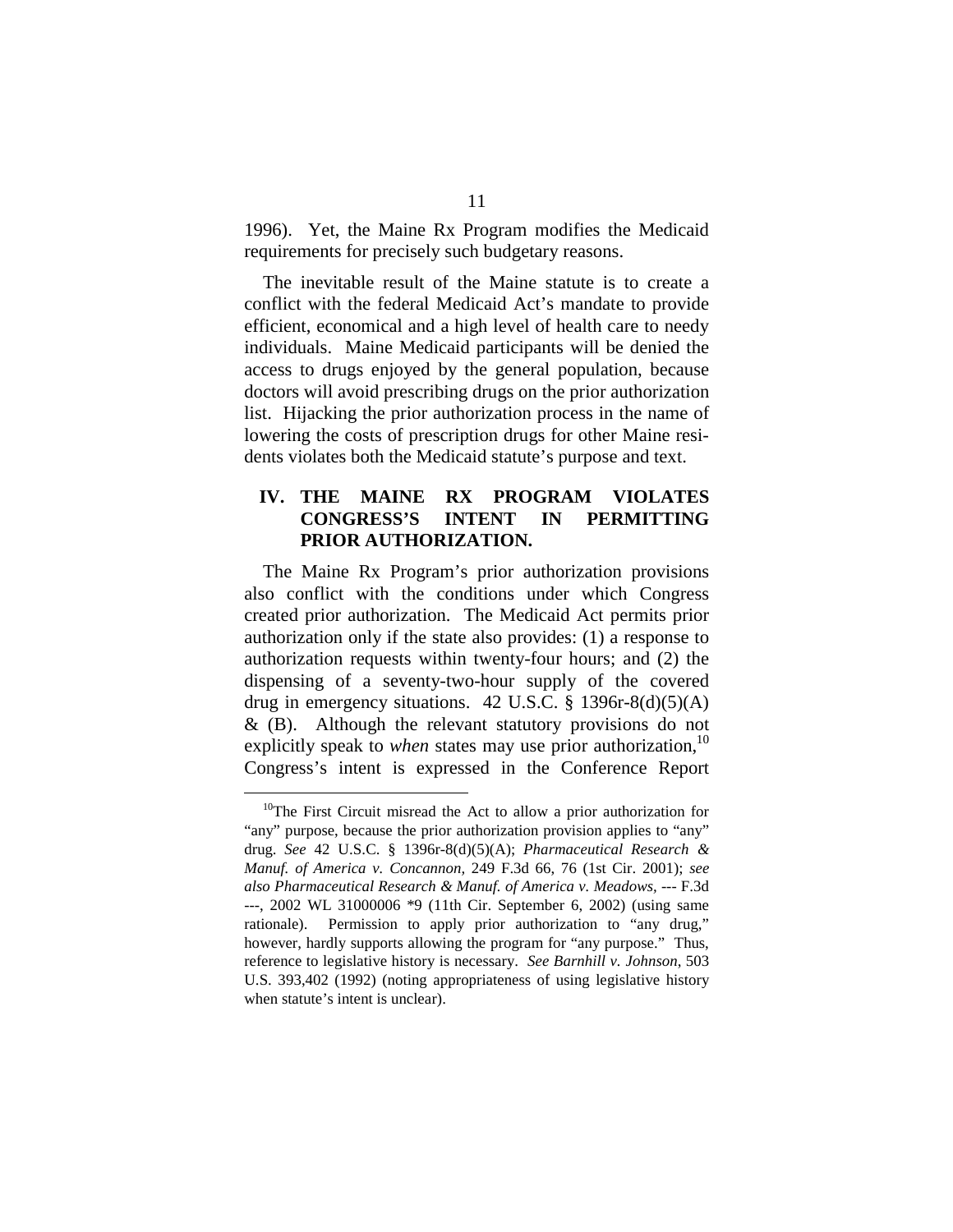which explains that: "the option of imposing prior authorization requirements with respect to covered prescription drugs [is] in order to safeguard against unnecessary utilization and assure that payments are consistent with efficiency, economy and quality of care." H.R. Rep. No. 881, 101st Cong., 2d Sess. 98 (1990).<sup>11</sup> The Maine Rx Program, however, is indifferent to the efficiency and economy of the Medicaid program and presents a serious threat to the "quality of care" Maine currently provides to Medicaid beneficiaries. Thus, Maine's use of prior authorization as a lever to extract lower prices for non-Medicaid populations is directly contrary to Congress's intent.

Congress's goals of avoiding over-utilization and assuring appropriate treatment are, of course, consistent with the Medicaid Act itself. The legislative history mirrors the requirements of 42 U.S.C.  $\S$  1396a(a)(30)(a) ("efficiency, economy, and quality of care"). States may, thus, only use prior authorization for purposes consistent with these criteria. The Maine Rx Program's use of prior authorization, however, directly conflicts with them.

#### **CONCLUSION**

The Maine Rx program violates the overall purpose of the Medicaid Act, Congress's intent in allowing prior authorization programs, and the best interests of Medicaid beneficiaries. Prior authorization requirements have a devastating impact on the care of Medicaid beneficiaries, many of whom are nursing home residents. Congress provided for limited use of prior authorization programs, and then only to address the equally harmful problem of improper drug utilization.

The Maine Rx Program does not employ prior authorization to protect Medicaid beneficiaries from over-utilization

 $11$  For example, it may be appropriate for States to subject Oxycontin, a pain medication widely recognized as being abused, to prior authorization.